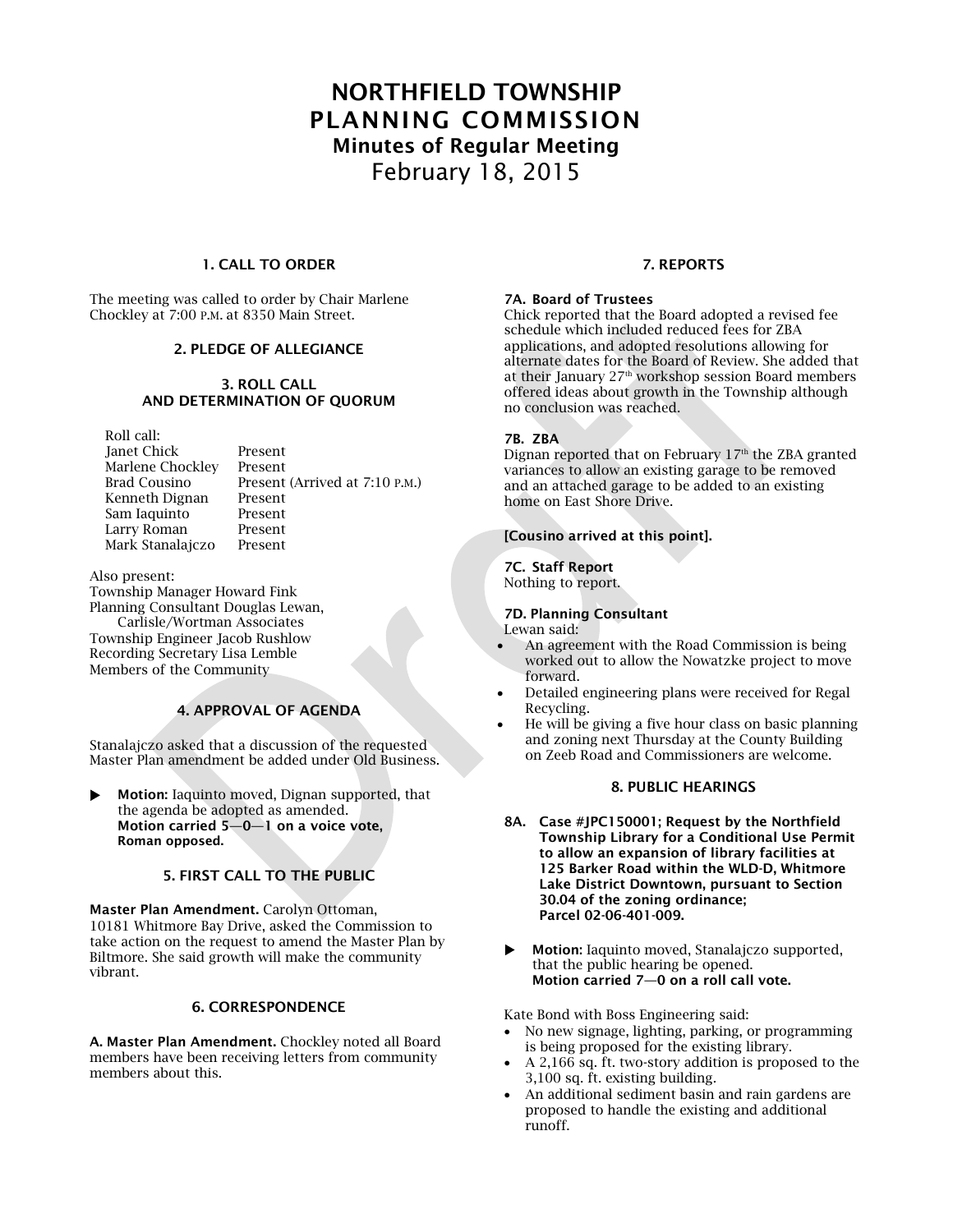#### **Northfield Township Planning Commission Minutes of Regular Meeting Public Safety Building; 8350 Main Street February 18, 2015**

 Soffit lighting on the existing building is proposed for safety and new trees will be planted to replace those being removed for the addition.

Township planning consultant Douglas Lewan said:

- Both the Conditional Use Permit (CUP) and site plan for this proposal are being handled together.
- The proposal conforms to the Master Plan.
- There are no significant issues with natural resources.
- The addition will not be adding to the capacity of the building so there will be no additional traffic impact.
- The proposal meets the seven conditional land use standards, and he is convinced the use of the additional square footage will not have an effect on the surrounding neighborhood, but more information about the use of the proposed addition has been requested.
- He is recommending approval of the CUP.

Library Director Zaley Nelson said the additional space will allow them to add to their collection, add computer space, and add separate the areas for children and adults. In answer to questions from Stanalajczo, Nelson said a 42-seat community room with a kitchenette will be available for use by the community, and although they would like to add parking they cannot afford that right now. Dignan said he is also concerned about there being enough parking, and he would not like to see the area west of the library along the road used for parking. Nelson said they have a good relationship with their neighbor across the street and are allowed to use that parking when the business is closed.

In answer to a question from Fink, Nelson said future additional parking would be to the north of the existing parking area. Iaquinto said when he attended a couple events this summer it was easy to find other parking in the area because the business across the street was not open. Nelson said people also use the old Township Hall site. Dignan agreed that nearby offsite parking and other spaces are available to the public.

 **Motion:** Dignan moved, Iaquinto supported, that the public hearing be closed. **Motion carried 7—0 on a roll call vote.**

# **9. OLD BUSINESS**

**Motion:** Chick moved that Old Business be handled following New Business. **Motion carried 7—0 on a roll call vote.**

# **10. NEW BUSINESS**

- **10A. Case #JPC150001; Request by the Northfield Township Library for a Conditional Use Permit to allow an expansion of library facilities at 125 Barker Road within the WLD-D, Whitmore Lake District Downtown, pursuant to Section 30.04 of the zoning ordinance; Parcel 02-06-401-009.**
- **Motion:** Iaquinto moved, Chick supported, that the Planning Commission recommend to the Northfield Township Board approval of the Conditional Use Permit requested by the Northfield Township Library as presented during the February 18<sup>th</sup> Planning Commission meeting and referencing the planning consultant's report of January 27, 2015.

**Motion carried 7—0 on a roll call vote.**

**10B. Case #JPC150001; Request by the Northfield Township Library for site plan approval to allow an expansion of library facilities at 125 Barker Road within the WLD-D, Whitmore Lake District Downtown, pursuant to Section 30.04 of the zoning ordinance; Parcel 02-06-401-009.**

In answer to a question from Stanalajczo, Lewan said approval of the site plan can be conditioned upon approval of the Conditional Use Permit (CUP) by the Township Board.

Lewan referred to the revised site plan submitted last Friday, and said:

- A library of this size under the current zoning ordinance would be required to have only 11 parking spaces, and there are currently 18.
- The parking aisle between the two rows of parking is only 16 feet, whereas the standard is 24 feet, so he is recommending that this be addressed.
- Landscaping issues cited have been addressed, and there is essentially no new lighting.
- The proposed building meets the architectural design standards of the zoning district, but it seems that an additional window should be added at one end of the addition. Iaquinto noted a window in that area would not be compatible with plans for a screen to project movies in that end of the building.
- The location of the existing sanitary sewer on the site needs to be shown to make sure it will not be affected by the new facilities proposed.
- Parking calculations have been corrected, loading issues have been addressed, and tree locations have been changed as requested

Lewan said only the issue of the parking lot drive aisles remains to be addressed. Stanalajczo asked where two doors on the south side of the addition lead. Nelson said a deck will be added in the future in that area.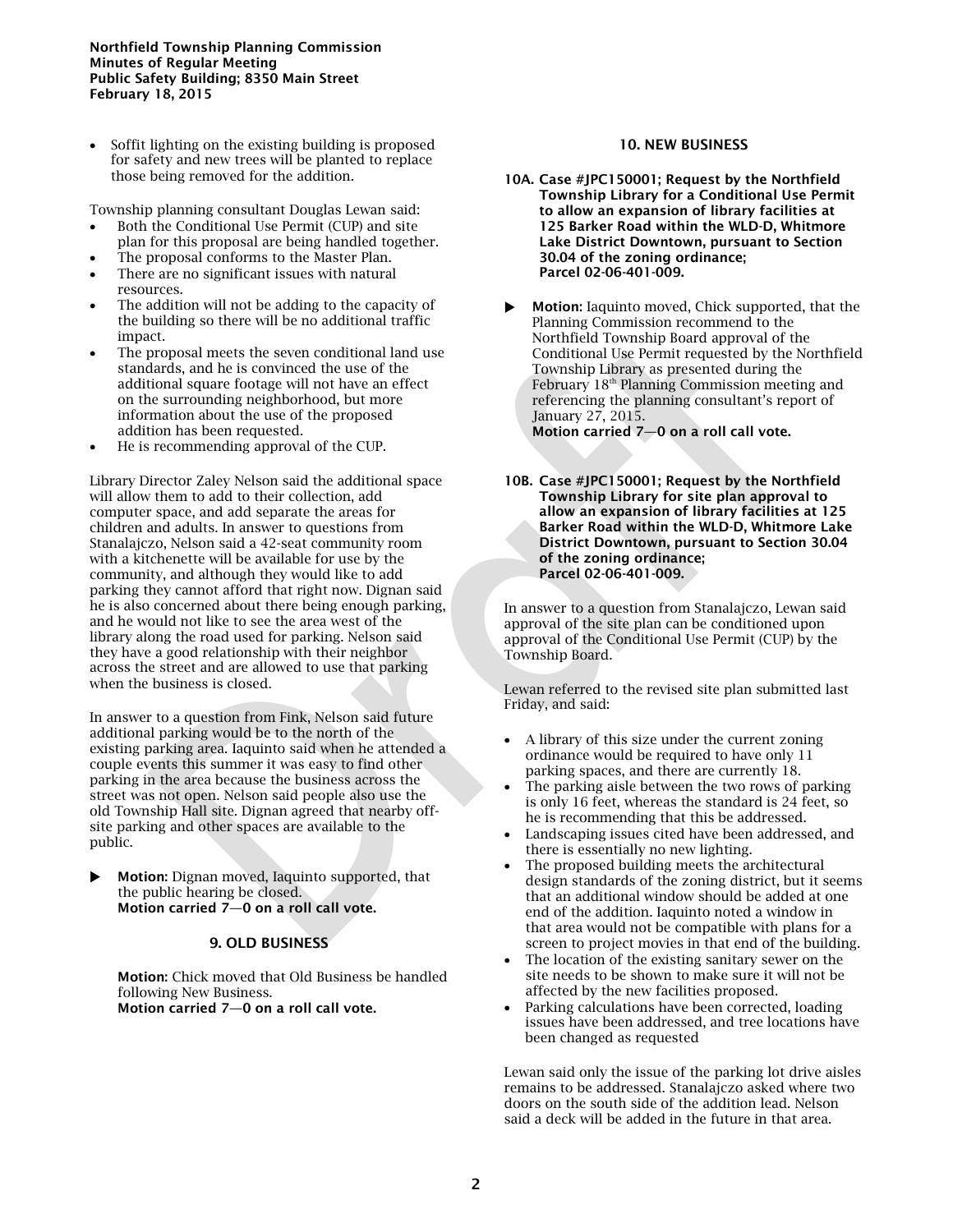Township Engineer Jacob Rushlow, OHM, referred to his letter of January  $23<sup>rd</sup>$ , and said most of his comments were addressed with the revised plans submitted last Friday, and since then the remaining issues have been addressed. He noted:

- An existing dumpster will be relocated.
- The existing sewer lead is being located.
- The viability of the two wells is being investigated.
- The proposed retention pond and rain gardens will handle stormwater runoff from both the existing parking lot and the new building, and the applicant is working on providing additional details.
- Expanding the existing parking lot to the north would allow the width of the drive aisle to be increased.
- Some conflicts between cars backing out of two parking spaces with the public sidewalk and dumpster should be addressed.

Rushlow said he is recommending approval of this plan. In answer to a question from Chockley, Rushlow said the calculations for stormwater runoff do not take into account the additional five feet of parking lot paving which would provide the correct drive aisle width, but it would be a small amount of additional pavement and that could easily be addressed.

Fink commended the Library for this plan. He said the rain gardens will be very aesthetically pleasing additions and the retention pond will address existing runoff from the parking lot. Lewan noted that some of the items Rushlow listed are detailed engineering matters which are handled following Planning Commission approval.

Roman asked if alternative locations for the dumpster have been considered. Iaquinto agreed that relocating it near the accessory building would be more aesthetically pleasing. Fink suggested designating the two parking spaces near the dumpster for employee parking so cars which are not frequently moved use those spaces.

Roman said the 8' x 10' shed shown on the first set of drawings is not on the revised plans. Nelson said the shed is being used by Kiwanis for storage, but it is not in the best condition and needs to come down, so they will be working with Kiwanis on that. Kate Bond of Boss Engineering said she can note on sheet 2 of the drawings that this is to be removed.

Fink said as part of the detailed engineering review inclusion of a dry hydrant should be addressed with the Public Safety Director.

In answer to a question from Roman, Lewan said there is no requirement for screening. Dignan said although a fourth window is not needed on the north side of the building, he questioned whether a false window could be included to improve the view of the building from Barker Road. He said the Dodge House itself has a very nice appearance. Bond said landscaping could be used to address this. She said without the architect being present she would not like to commit the library to an

unknown expense. She added that the floor plan has been flipped so that the mechanical room will be in this area, rather than the projection room. Chockley said either a window or landscaping would be acceptable to her. Dignan said he would prefer a window or a false window. Bond said the Library will commit to exploring that.

In answer to a question from Cousino, Bond said the addition will be slab on grade.

- **Motion:** Chockley moved, Iaquinto supported, that based on the information received from the applicant, the Northfield Township Library, and reflected in the minutes of this meeting, the Planning Commission finds that the site plan for expansion of the Northfield Township Library, 125 Barker Road, Whitmore Lake, Michigan, Parcel 02-06-401-009, the meets the required standards and finding for site plan approval pursuant to Section 36-867 of the zoning ordinance, and recommends approval with conditions:
	- **1.** Address the concerns of the Township engineer in his memo of January 23, 2015
	- **2.** Address the concerns of the Township planner in memos dated January 27, 2015, and February 18, 2015,
	- **3.** Removal of the accessory building.
	- **4.** Explore the provision of a window or false window on the north side of the community building or landscaping.
	- **5.** That the Conditional Use Permit is approved by the Township Board.

**Motion carried 7—0 on a roll call vote.**

## **9. OLD BUSINESS**

**9A. Proposed Master Plan Amendment.** Stanalajczo noted that on June 4, 2014, the Planning Commission directed the planning consultant to begin work on amending the Master Plan, yet nothing has happened since then. Chockley noted that several studies were requested from the applicant. Stanalajczo said that was a separate motion made later. Iaquinto said this puts the applicant in a difficult situation of requiring them to produce studies prior to approval of their request.

Dignan said he objected to the Township narrowing the scope of its review of the Master Plan to the Biltmore area. He said it is important to protect the integrity of the Master Plan to separate the Biltmore request from a larger review of the Master Plan; otherwise the Township could be left open to amending its Master Plan every time there is a request from a developer.

Lewan said he agrees the Master Plan should be looked at regardless of a request from a developer, but the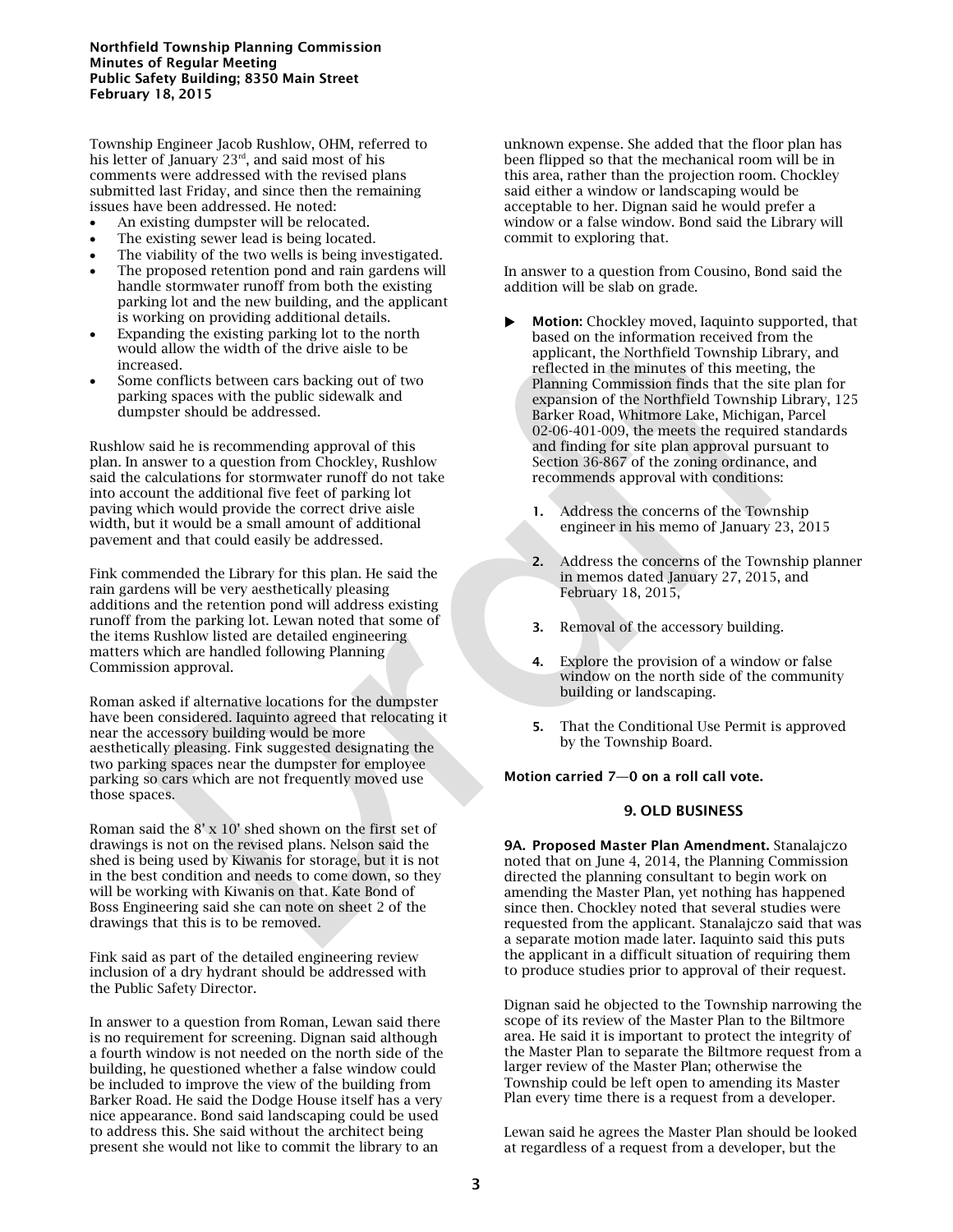#### **Northfield Township Planning Commission Minutes of Regular Meeting Public Safety Building; 8350 Main Street February 18, 2015**

current review of the Master Plan would never have been undertaken without the May 29<sup>th</sup> letter from Biltmore. He said the Commission has been waiting for the studies requested from Biltmore, and in conversation with Biltmore's representative there did not seem to be any objection from them to providing the studies.

Iaquinto said Mr. Stoll of Biltmore told him he did not simply request a rezoning because of the wide range of densities being considered. Iaquinto said he does not understand how Biltmore could undertake the requested studies since they have no specific plan in mind. Lewan added that a request for a rezoning would have been different from the Master Plan designation that he would not have recommended that to the applicant or the Commission. Chick said the Michigan Townships Association says a Master Plan amendment is the appropriate way to approach this.

Dignan said the minutes do accurately reflect the Commission's actions, but in the process the Commission made the mistake of narrowing its focus to the area of interest to Biltmore. Chick said she does not think a mistake was made because a larger area than the area Biltmore is interested in was agreed upon to be studied. Roman said the most important thing to address in that area is sewer service, and no further action should be taken until the sewer study—which the Township is doing—is available. Iaquinto said the developer could install his own sewer system, so there is no reason for the Master Plan study to be delayed because of lack of a sewer study.

Stanalajczo said even though the last Master Plan amendment was adopted two years ago, that review was started five years ago. He said he thinks the future land use map is flawed because it does not reflect a realistic 20 year view. He said he does not care what a developer wants; it is up to the Township to plan for its future. Roman said he strongly feels a sewer study is critical to this process. Stanalajczo disagreed.

Dignan said traffic studies are not done for master plans, so the study requested from Biltmore is irrelevant to considering an amendment of the Master Plan. Chockley said Lewan is working on a document to move the Township forward in the master planning process and will be presenting that at the next meeting. Chick said the process of amending the Master Plan is lengthy. Stanalajczo said a request to the Township Board for funds to do this work needs to be made.

#### **10. NEW BUSINESS (cont.)**

#### **10C. Discussion of Priorities and Projects for the Year.**

Chockley referred to the list of projects she had provided and the 2013 list of priorities. Stanalajczo repeated that he would like to review the future land use map. Iaquinto said review of the Master Plan should be at the forefront of every agenda.

Dignan said rather than concentrating only on residential densities, he would like to consider formbased zoning toward the goal of having a beautiful community. Chockley noted the Open Space Ordinance addresses some of those issues.

Lewan suggested considering ways to streamline site plan approvals. Stanalajczo said having the workshop that was discussed previously to review examples of what different types of developments could look like on the same piece of land is very important. Chockley noted that is scheduled for the next meeting (March 4<sup>th</sup>). She added that some Commissioners previously attended a form-based code training.

Dignan said he brought up the issue of public land zoning because that is important when governmentowned properties are sold.

Regarding the issue of lake lots, Lewan suggested that input be requested from Zoning Administrator Weiland. He added that some issues restricting development on these lots have been already been addressed by the Commission.

Chockley noted that undertaking parking, traffic flow, and economic development studies for the downtown area have been discussed in the past.

Chockley recalled that the Township Board had taken on the responsibility for the Capital Improvements Plan. Fink said he thinks that is appropriately a Board responsibility, and he will bring that up with them.

Regarding the Site Plan Review Manual, Lewan said the Township's manual is better than most, but some updating to reflect the new codified code references needed.

Chockley invited Commissioners to submit additional items, and said she would send out the list to Commissioners tomorrow. She asked that they rank their priorities and respond by the next day.

In answer to a question from Stanalajczo, Fink said the he expects to get a sewer study document from Brian Raubel of Tetra Tech by the end of March.

**10D. Planning Commission Annual Report.** Chockley referred to the draft report to the Township Board that she had prepared. Commissioners suggested revisions. Chockley agreed to bring a revision to the next meeting.

#### **11. MINUTES**

**February 4, 2015, Regular Meeting** Four corrections were made.

 **Motion:** Dignan moved, Chick supported, that the minutes of the February 4, 2015, regular meeting be approved as corrected, and to dispense with the reading. **Motion carried 7—0 on a voice vote.**